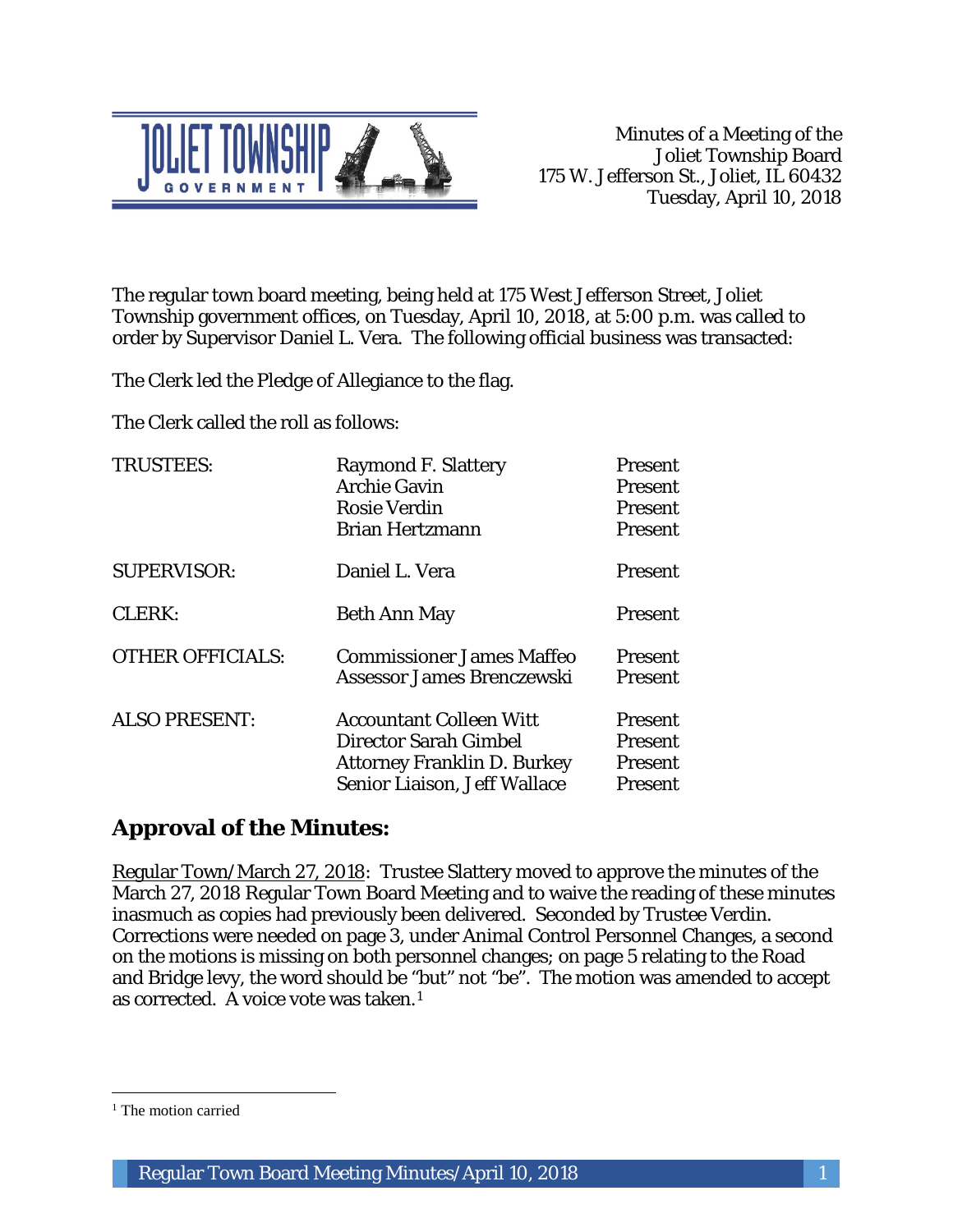### **Public Comment:**

Resident Marge Fleet commented that she had spoken with former residents Ron and Judy Olszewski who are now living in Naples, Florida. Both are well and sent good wishes to the Officials at the Township. Ms. Fleet also thanked the Road Commissioner for his good work on the roadways.

### **New Business:**

#### New Hire/Animal Control

Director Gimbel commented she is recommending Ms. Jessica Lee for the open part time Kennel/Admin position at 25 hours per week, with a starting salary of \$13.00/hour, starting April 23, 2018. Ms. Lee is currently taking classes at Joliet Junior College, studying Animal Sciences, she hopes to go into pet nutrition. Director Gimbel reported 4 candidates were interviewed, 3 of those shadowed staff to see if they would like the positions. Those that were not selected this time for a position may be considered for future positions. Ms. Lee shadowed staff for 2 hours and all went well. Trustee Slattery moved to hire Ms. Jessica Lee, to fill a part time, 25 hour per week, Kennel/Admin position at \$13.00 per hour and to include payment for the 2 hours of shadowing time, with a start date of April 23, 2018. Seconded by Trustee Gavin. A roll call vote was taken. Ayes  $(5)$ , Nays  $(0)<sup>2</sup>$ 

#### **Unfinished Business:**

None

## **Reports:**

Supervisor: Supervisor Vera reported after the last board meeting he met with Whitney Armstrong to discuss a promotion for her to Assistant Director and with Lisa McGill to discuss an offer of a full time position with her. Both employees gladly accepted the offers and he indicated all is working out well. The other staff at the Center were also very happy about the changes. He was invited to and attended a meeting with the Development Director at Catholic Charities. They were interested in finding out how Catholic Charities could receive grants from the Township. The Supervisor discussed with them the current grants they are receiving and informed them that community grants can only be used for residents of Joliet Township and the grants are awarded at the discretion of the Board. He discussed their service areas beyond Joliet and confirmed that we can't fund programs for those that live outside of this community. He presented the grant check to the Smith YMCA on Briggs Street (located within the Township). The Officers and Board were present and thanked him for the grant and provided a gift to him, which he declined. He spoke with Architect Bret Mitchell, informing him that the retainer was scheduled to be approved at this meeting for the work at Animal Control. He did receive the anticipated costs for construction of the proposed parking lot and he and Accountant Witt were very happy with the figures. He thanked the Officials and Board Members for meeting with him individually to discuss the budget for fiscal year 2019. He indicated the process we are following is different from past years. Accountant Witt will have more comments on the budget in her report.

 $\overline{a}$ <sup>2</sup> Roll Call Ayes (5) Trustees Slattery, Gavin, Verdin, Hertzmann and Supervisor Vera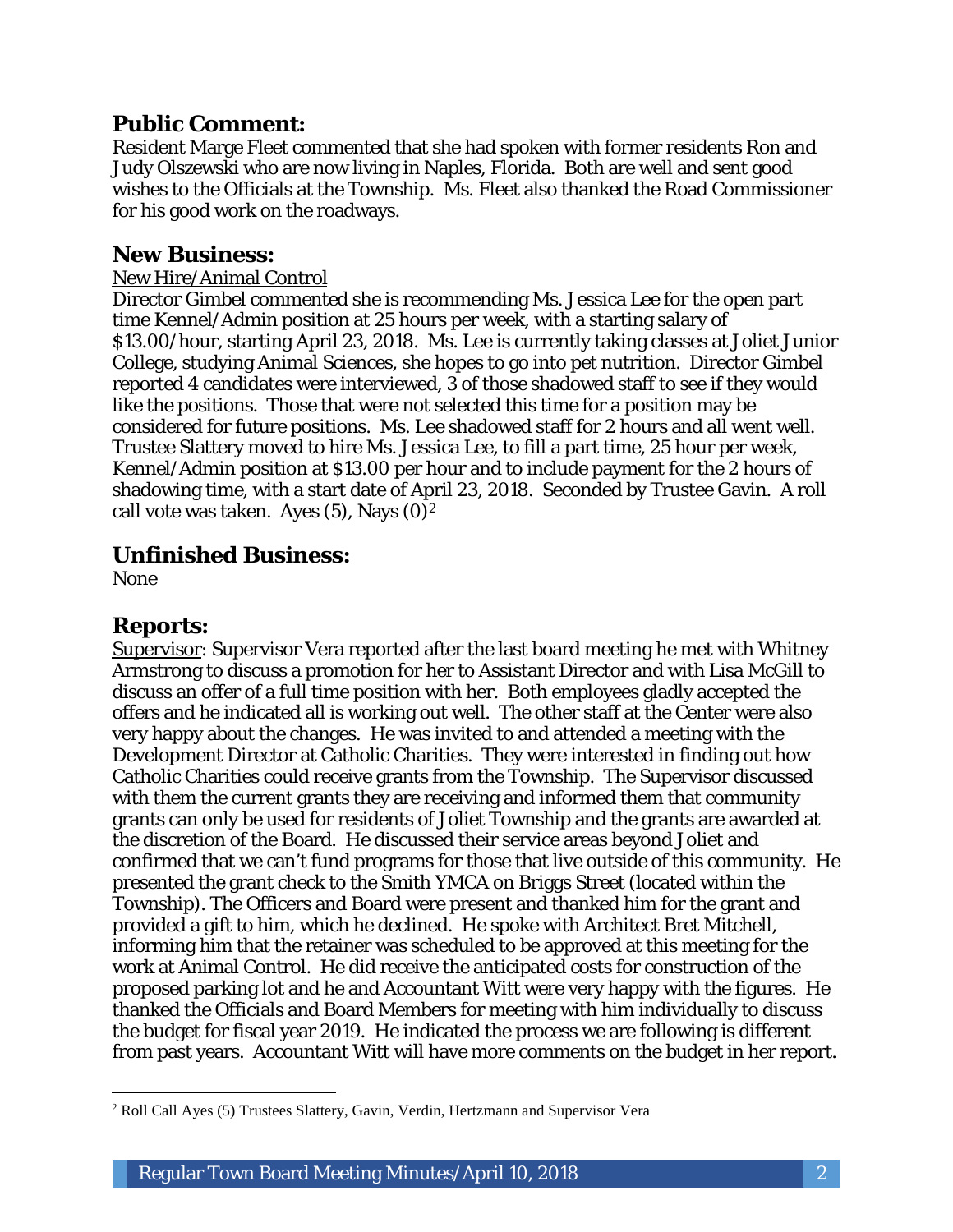Clerk: Clerk May reported she prepared for the Annual Town Meeting this evening. She mailed the executed Overweight Truck Ordinance to the County Sheriff, the Will County Circuit Clerk and the County Engineer. A copy was posted in the Clerk's Office and a copy was provided to Commissioner Maffeo. She continues to work on the records destruction project. She reminded the Board of the deadline of May 1, 2018 to file their electronic Statement of Economic Interest. She prepared the bid documents and arranged for the publication of the bid on Friday, April 6, 2018 in the Joliet Herald News. This is for the Preston Heights, Improvements and Drainage (2018-01 RD) project. The bid documents were issued via email on Friday, April 6, 2018. The bid opening is scheduled for Friday, April 20, 2018 at 1:30 p.m.

Highway Commissioner: Commissioner Maffeo commented on the letting of the bid for the Preston Heights Improvements and Drainage project and the opening on April 20, 2018. He has been working on this project for the past 2 years and is happy to see it go to bid. His staff has been applying cold patch to pot holes, laying gravel in the alleyways and picking up garbage along the roadway. He has met with the County Engineer regarding paving New Lenox Road from Briggs Street east to the City of Joliet boundary. This will be paid for using Motor Fuel Tax.

He reported on Patterson Road being closed at the railway crossing/viaduct due to a truck hitting the guard, gates and lights. He indicated there are 2 signs at the entrance of Patterson Road and Route 53, showing a low clearance ahead; the Illinois Department of Transportation has also posted one on Route 53 and there is also one posted further west near Joliet Street which would allow trucks to turn around. Even with all of the notifications, trucks continue to use this section of road and cause damage to the railway warning equipment. He received an email from Burlington Northern Railway indicating the crossing would be closed because they can't immediately fix the problem. They also asked us to help them come up with a solution, not at our cost. The Commissioner indicated he had made a suggestion, in the past, to install a turnaround near the crossing but this idea has never been acted upon. The email was provided to Attorney Burkey to review. The crossing is owned by the Burlington Northern and the viaduct adjacent to the crossing is owned by the Union Pacific. He will continue to keep the board posted on this matter. He is aware that the County Engineer is compiling a truck route list which will show size and weight restrictions on the roadways across the County. It will include the Township roadways.

He provided an updated list of proposed road improvement projects for the 2018-2019 season. He indicated there are 14 proposed projects of which 2-Preston Heights and Osage include drainage. Also listed is work being done on New Lenox Road using Motor Fuel Tax and Sterling and Jackson being improved by the City of Joliet for which we will owe them for the work being done. Overall it will be 5.5 miles of improvement. He also anticipate approximately 20 culverts which will be replaced. The projects are broken into groups that create clusters of streets located near each other which saves money.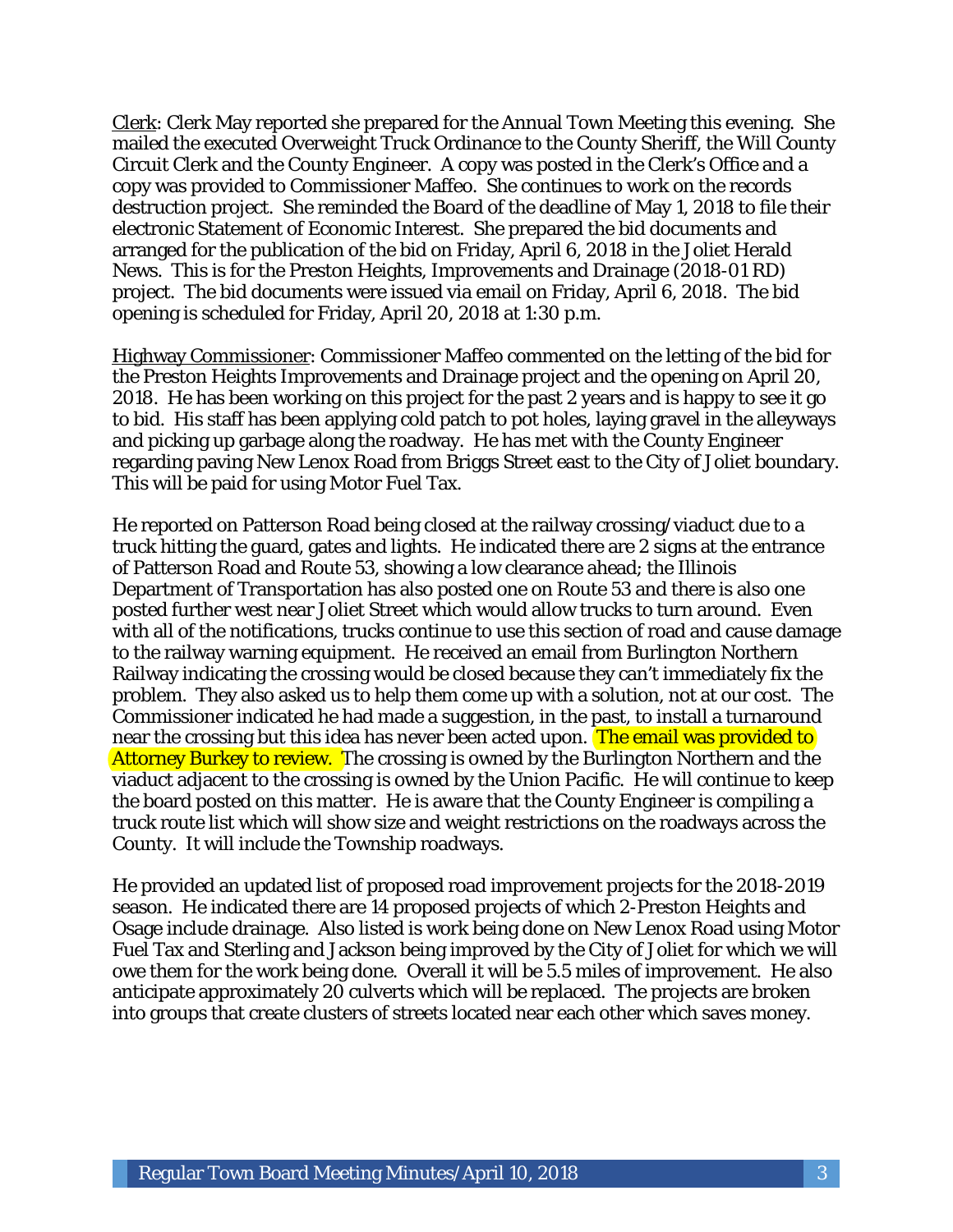The proposed list is across all neighborhoods in the Township. There are only a few projects where curb work will be completed because most of our roadways don't warrant curbs. He will keep the board informed on the costs once the prices come in on the first bid, either higher or lower than anticipated.

Assessor: Assessor Brenczewski reported they are in the process of reviewing the 2017 assessments and any agreements made or where the Board of Review has lowered the assessment, to work towards bringing it up to a proper level. They are reviewing the 2017 property sales and taking pictures and videos of the properties to provide evidence that improvements have been made. He will be going to Downers Grove to review the CAMA software product. No decision has been made yet on what they will purchase. They will be working on the factoring by neighborhood in the next couple of weeks. The final equalizer should be received next week. There have been a lot inquiries on the senior exemptions and senior freeze due to a change in the income from \$55,000 to \$65,000. His staff helps the residents complete the forms but this is also done at the County. There is a July deadline to file this request. Other than that just the day to day operations of his office.

Attorney: Attorney Burkey provided comments on the recent situation at Animal Control where certain animals were taken from Ridgewood neighborhood.

Accountant: Accountant Witt reported the bank reconciliations for March have been completed and are on the table for review. The Cash and Investments report ending March 31, 2018 is completed and available for review. The March financials will be done once the accruals are completed for the year end. The preliminary figure of 2.42% was received from IMRF as our contribution effective January 1, 2019. This is down from last year which was 5.97%. We are usually notified by October of what the final percentage will be. Trustee Slattery asked what the percentage is for the employees and Accountant Witt replied that is 4.5%, which will stay the same. The monthly IMRF report was completed and filed. She completed the Supervisors Statements of Financial Affairs for the Annual Town Meeting. She has participated in the budget meetings and has prepared a preliminary budget document which she distributed. This preliminary budget, for all funds, is based on the meetings with the Officials. She encouraged the Board to review the documents and to please ask questions and provide input to either her or Supervisor Vera on what is being suggested. She anticipates having a final proposed budget completed for posting at the April 24, 2018 meeting so that the Clerk can post for 30 days prior and can be considered for final approval at the June 12, 2018 meeting. Supervisor Vera thanked Accountant Witt for her excellent work on the budget.

Animal Control Center: Director Gimbel reported on April 2, 2018 at a house off of Ridgewood Avenue, 85 chickens, 15 ducks, 18 turkeys and 6 bunnies were removed. A local farmer took some of the animals and Chicagoland Chicken Rescue took the remainder. She coordinated the efforts with the Will County Sheriff and the State's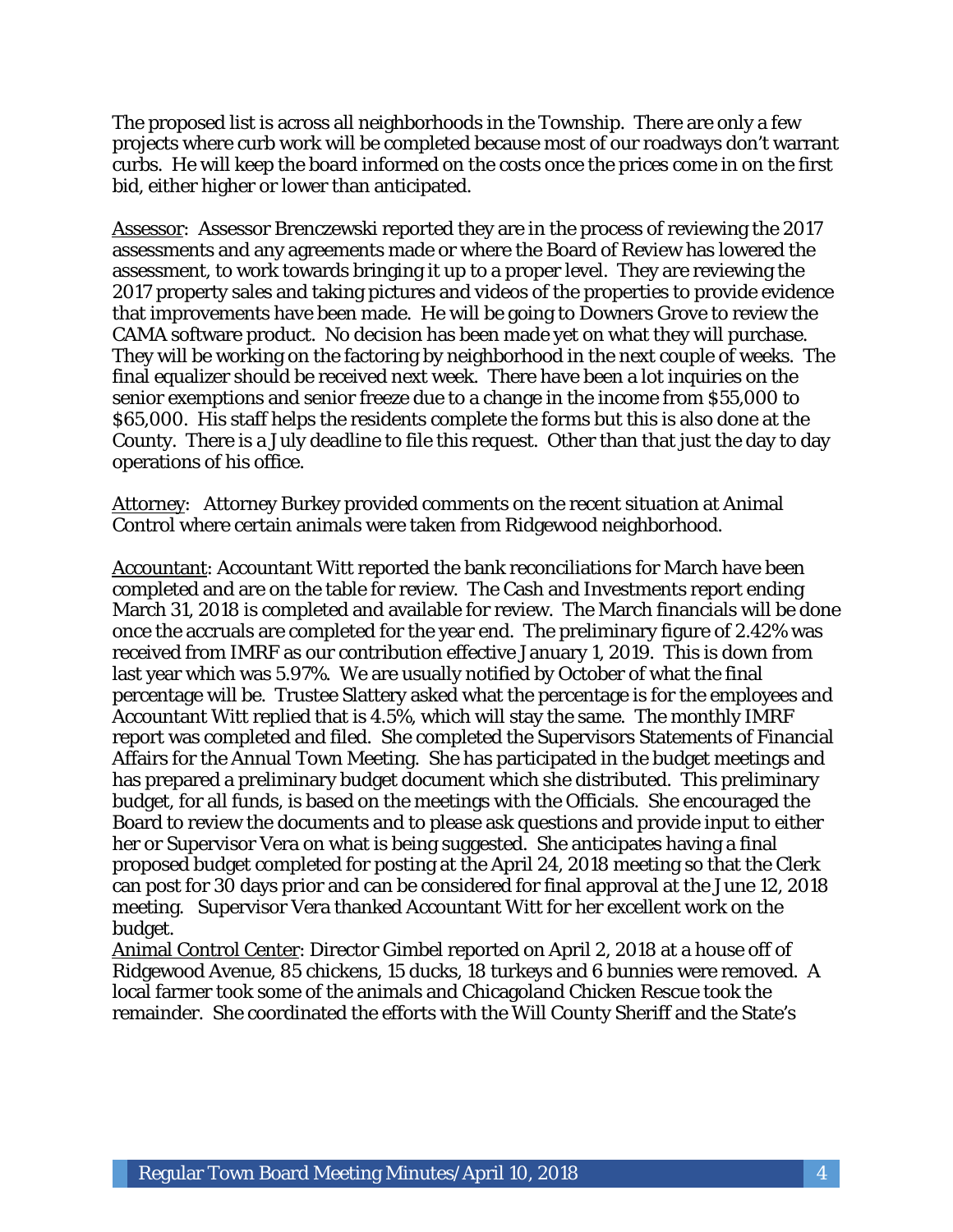Attorney's Office. The person could no longer provide proper care for the animals and they were being neglected. The Petco grant is complete but some of the appointments for service are scheduled in April at Mallard Point. She has been meeting with Accountant Witt and Supervisor Vera discussing year end matters and the proposed budget. She indicated the change in personal with Whitney Armstrong and Lisa McGill is working out well.

Senior Liaison: Jeff Wallace reported there have been 2 senior meetings since the last board meeting, which he attended. He also reported on the upcoming meetings. He was able to present the second half of the grant to the St. Paul's senior group this past week. He thanked the Board for the opportunity to serve.

**Receipts/Ending March 31, 2018:** Trustee Slattery moved to deposit all funds into their proper accounts as presented for the period ending March 31, 2018. Seconded by Trustee Gavin. A voice vote was taken.3

**Expenditures/Ending March 31, 2018:** The Supervisor presented the following invoices for Town Board approval for the period ending March 31, 2018:

| FUND                                                                                                                                    | <b>EXPENDITURES</b> |
|-----------------------------------------------------------------------------------------------------------------------------------------|---------------------|
| <b>General Town</b><br><b>Motion: Trustee Slattery</b><br>Second: Trustee Verdin<br>Roll Call: Ayes 5, Nays 04                          | \$16,274.85         |
| <b>General Assistance</b><br><b>Motion: Trustee Verdin</b><br><b>Second: Trustee Slattery</b><br>Roll Call: Ayes 5, Nays 0 <sup>5</sup> | \$3,204.31          |
| Road and Bridge<br><b>Motion: Trustee Gavin</b><br>Second: Trustee Verdin<br>Roll Call: Ayes 5, Nays 0 <sup>6</sup>                     | \$7,860.98          |
| <b>Animal Control</b><br><b>Motion: Trustee Verdin</b><br><b>Second: Trustee Gavin</b><br>Roll Call: Ayes 5, Nays 07                    | \$7,532.49          |
|                                                                                                                                         |                     |

No bills were submitted for consideration under the Senior Fund.

I

<sup>&</sup>lt;sup>3</sup> The motion carried

<sup>4</sup> Roll Call Ayes (5) Trustees Slattery, Gavin, Verdin, Hertzmann and Supervisor Vera

<sup>5</sup> Roll Call Ayes (5) Trustees Slattery, Gavin, Verdin, Hertzmann and Supervisor Vera

<sup>6</sup> Roll Call Ayes (5) Trustees Slattery, Gavin, Verdin, Hertzmann and Supervisor Vera

<sup>7</sup> Roll Call Ayes (5) Trustees Slattery, Gavin, Verdin, Hertzmann and Supervisor Vera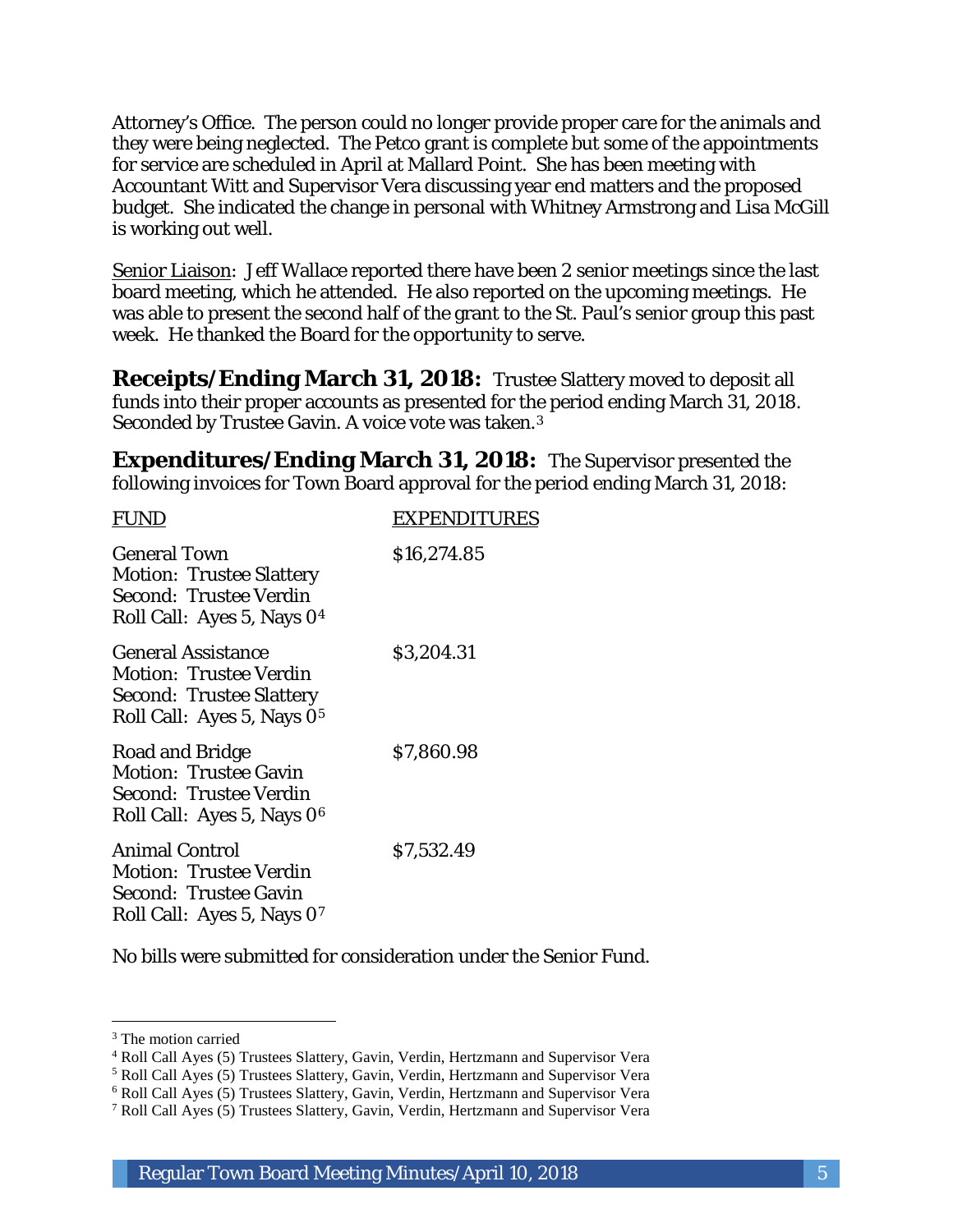Certifications for all funds were passed unanimously.

**Receipts/Ending April 10, 2018:** Trustee Slattery moved to deposit all funds into their proper accounts as presented for the period ending April 10, 2018. Seconded by Trustee Gavin. A voice vote was taken.8

**Expenditures/Ending April 10, 2018:** The Supervisor presented the following invoices for Town Board approval for the period ending April 10, 2018:

| <b>FUND</b>                                                                                                                           | <b>EXPENDITURES</b> |
|---------------------------------------------------------------------------------------------------------------------------------------|---------------------|
| <b>General Town</b><br><b>Motion: Trustee Slattery</b><br><b>Second: Trustee Gavin</b><br>Roll Call: Ayes 5, Nays 0 <sup>9</sup>      | \$58,586.99         |
| <b>General Assistance</b><br><b>Motion: Trustee Gavin</b><br><b>Second: Trustee Verdin</b><br>Roll Call: Ayes 5, Nays 0 <sup>10</sup> | \$8,346.70          |
| <b>Road and Bridge</b><br><b>Motion: Trustee Gavin</b><br><b>Second: Trustee Slattery</b><br>Roll Call: Ayes 5, Nays 0 <sup>11</sup>  | \$25,812.11         |
| <b>Animal Control</b><br><b>Motion: Trustee Verdin</b><br>Second: Trustee Gavin<br>Roll Call: Ayes 5, Nays 0 <sup>12</sup>            | \$16,291.83         |

No bills were submitted for consideration under the Senior Fund.

Certifications for all funds were passed unanimously.

At this time, Supervisor Vera called on resident Emmanuel Lowe, who came into the meeting after the Public Comments portion. Mr. Lowe expressed concerns regarding the dumping of garbage and waste in the Patterson Road area, road repairs and the railway crossing at Patterson Road. The Supervisor informed him to contact Commissioner Maffeo regarding the garbage along the roadways, adding that the Township can't go on private property to pick up garbage, only along the roadways. He

I <sup>8</sup> The motion carried

<sup>9</sup> Roll Call Ayes (5) Trustees Slattery, Gavin, Verdin, Hertzmann and Supervisor Vera

<sup>&</sup>lt;sup>10</sup> Roll Call Ayes (5) Trustees Slattery, Gavin, Verdin, Hertzmann and Supervisor Vera

<sup>&</sup>lt;sup>11</sup> Roll Call Ayes (5) Trustees Slattery, Gavin, Verdin, Hertzmann and Supervisor Vera

<sup>&</sup>lt;sup>12</sup> Roll Call Ayes (5) Trustees Slattery, Gavin, Verdin, Hertzmann and Supervisor Vera